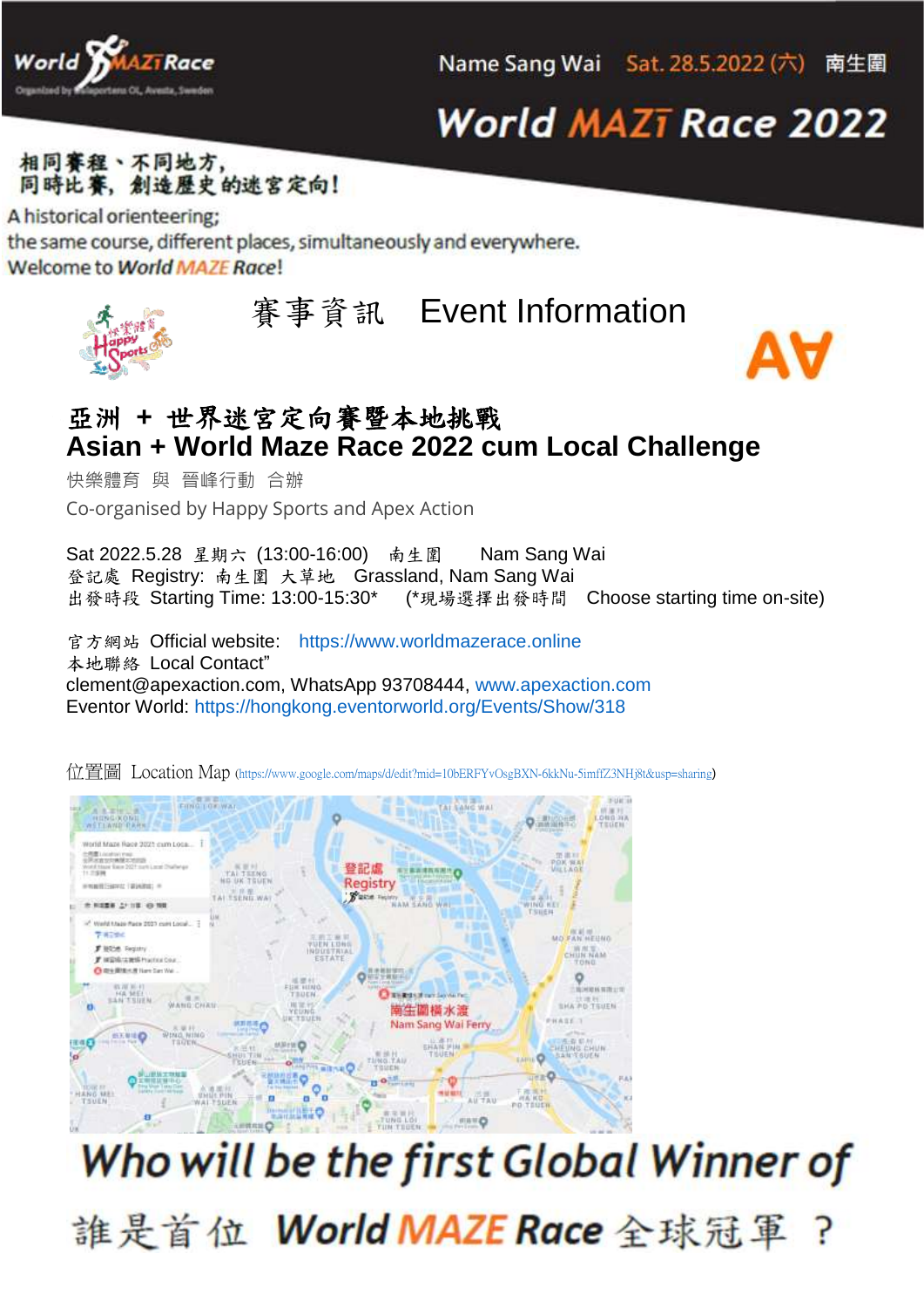(將會公告連接地址

Link address will be published)





World) **AZE Race** 



亮點:

- 1. 是比賽也可當練習
- 2. 可跑 5 個不同的練習賽程
- 3. 跑第一場比賽計入全球 WMR
- 4. 跑多三次 WMR 賽程
- 5. 四場 WMR 之中最快時間 計本地挑戰的成績
- 6. 合共可跑足 9 場
- 7. WMR 賽程只有一個
- 8. 全球各地各組賽員都跑同一賽程
- 9. 創造歷史的迷宮定向!!!

Highlights:

- 1. a World Maze Race as well as practices for orienteering;
- 2. run 5 training courses;
- 3. first Run for WMR2021; 同場加映對決賽地圖 Maps for Extra PK event:
- 4. run up to 3 more times the WMR course for Local Challenge;
- 5. the fastest time among the runs calculate Local Challenge
- 6. a total of 9 runs;
- 7. there is only one WMR course;
- 8. the same course, different places, simultaneously and everywhere;
- 9. a historical orienteering !!!













**Warld AZE Race**